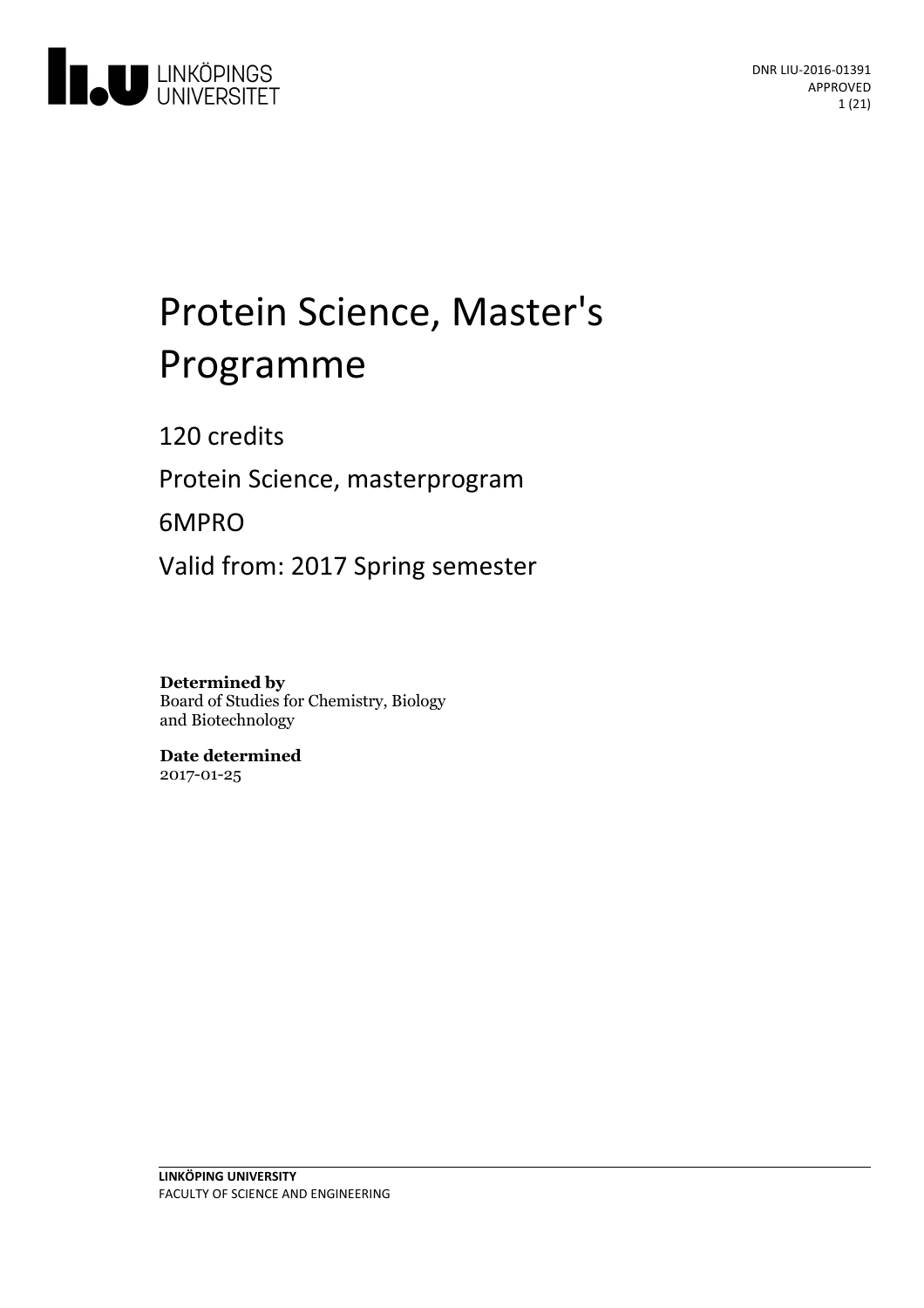## Purpose

The Master's programme "Protein Science" aims to provide students with the knowledge, skills and attitudes required for professionor postgraduate studiesg in the field of protein science. The programme meets both national and international needs in the field, and needs from universities, industry and society in general. The programme is based on a related bachelor program and intends to give a deeper understanding in the field and for postgraduate studies in the field. This will mean that students from the Master's programme "Protein Science" will:

- be well prepared for advanced scientific communication with different target groups
- contribute to the sustainable development of society
- be well prepared for postgraduate studies and the labour market, both nationally and internationally.

## Aim

Mathematical, scientifical and technical knowledge ans reasoning

Students from the program in protein science will demonstrate knowledge and understanding in the field of protein science including a broad knowledge of the area as well as considerable in-depth knowledge in certain parts of the area. The graduates will also have comprehensive knowledge of current research in the field. The graduates from the master programme in protein science shall on an advanced level possess:

- in-depth subject knowledge in protein science, biomolecular design and structural biology
- a thorough knowledge of experimental methods for protein studies and biomolecular structure-function relationships and ability to apply this knowledge
- advanced knowledge in structural biology methods to understand, apply and question the results in the field
- ability to master key concepts and theories of biomolecular interactions and reaction mechanisms
- a good knowledge of methods and strategies for global, quantitative and comparative protein analysis
- a good knowledge of concepts, methods and theories used in the rational use of biomolecular design, with particular emphasis on evolutionary and combinatorial methods for the "protein engineering"
- ability to use modern software to analyze results in protein science and structural biology
- ability to critically assimilate the advanced literature in protein science
- familiarity with modern research in the field

Personal and professional skills and attributes

Students graduated from the master programme in Proetin Science have achieved the individual and professional skills and attitudes which are demanded for being able to critically and systematically integrate knowledge and to analyze, judge and handle complex issues even with limited information . The graduates

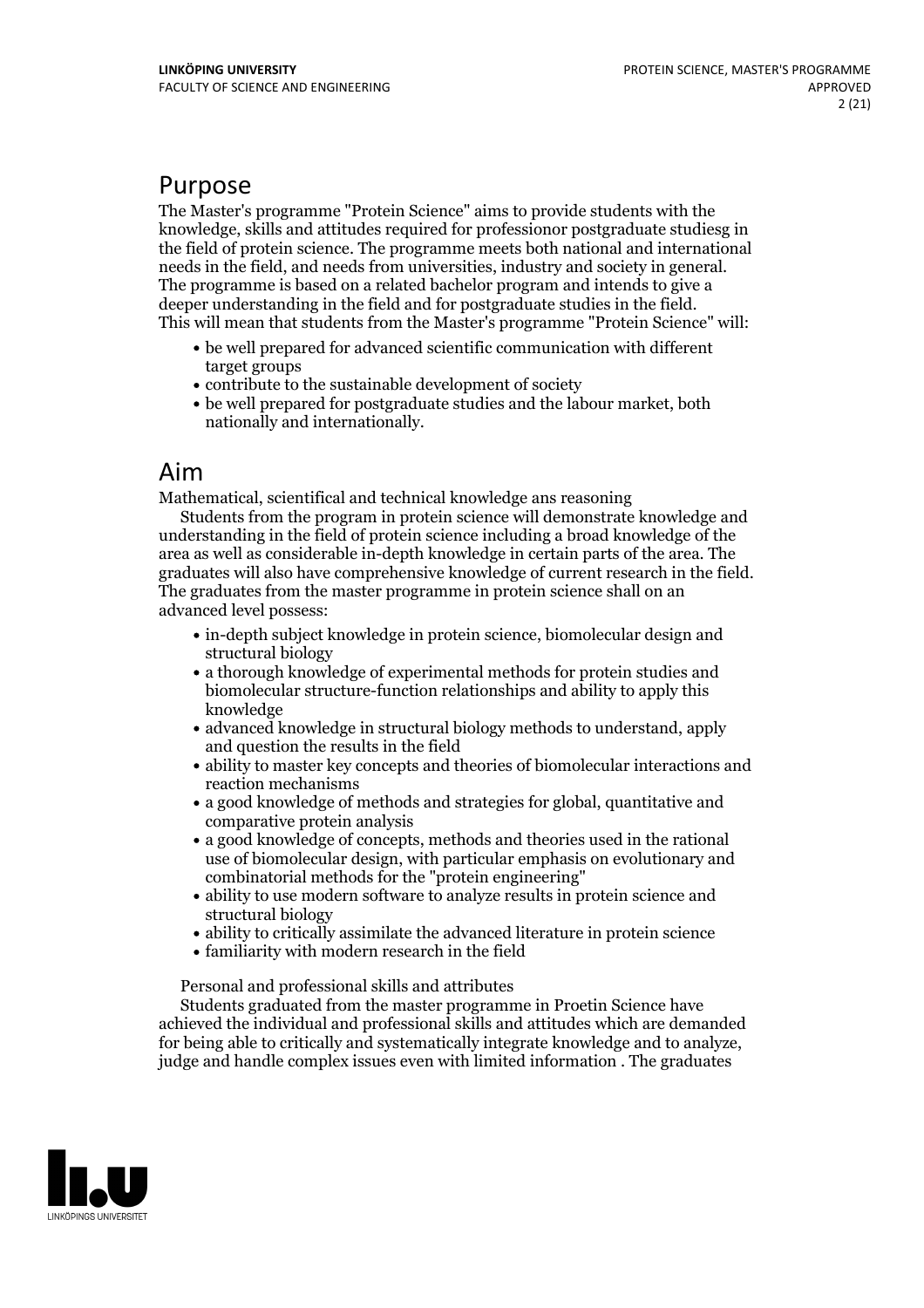shall also be able to assume responsibility for their own work or post graduate studies with respect to work ethics, responsibility and reliability. Students from the programme shall be able to make relevant judgements regarding scientifical, social and ethical aspects of their professional areas. Interpersonal skills: Teamwork and communication

Students graduated from the master programme in Protein Science shall be able to collaborate with other people. This requires the ability of active participation in a project with clear roles and well defined responsibilities and tasks. The graduates can also initiate, plan, lead and evaluate large projects. The students shall have good skills in written and oral communication. The students can present information, problems and solutions in a structured way with relevant techniques both written and orally, in different languages (preferably Swedish and English) to different target groups. Conceiving, designing, implementing and operating scientific projects in the

enterprise and social context

Students graduated from the master programme in Proetin Science shall have knowledge about the natural scientist and the natural science in the society both from a historical and a contemporary perspective. The graduates shall also have an understanding of social and economic conditions in the related area and related research area. They shall be competent in initiating, working in and leading advanced development projects with accepted methods. The students shall also have skills in planning, implementing and present their work. The graduates have a comprehension of how research results can be transformed into industrial use and commercial business.

## Content

The Master's programme consists of courses in the borderland between chemistry and biology at advanced level. These courses focus on proteins and other biomolecules and methods to study them. Several courses are elective which gives the student the freedom to design his own Master's programme and there is scope to supplement the protein courses with courses from other disciplines such as mathematics, biology, physics, medicine or economics. The programme ends with a thesis that can be performed at a company or university. The thesis may be a good introduction to further study at postgraduate level.

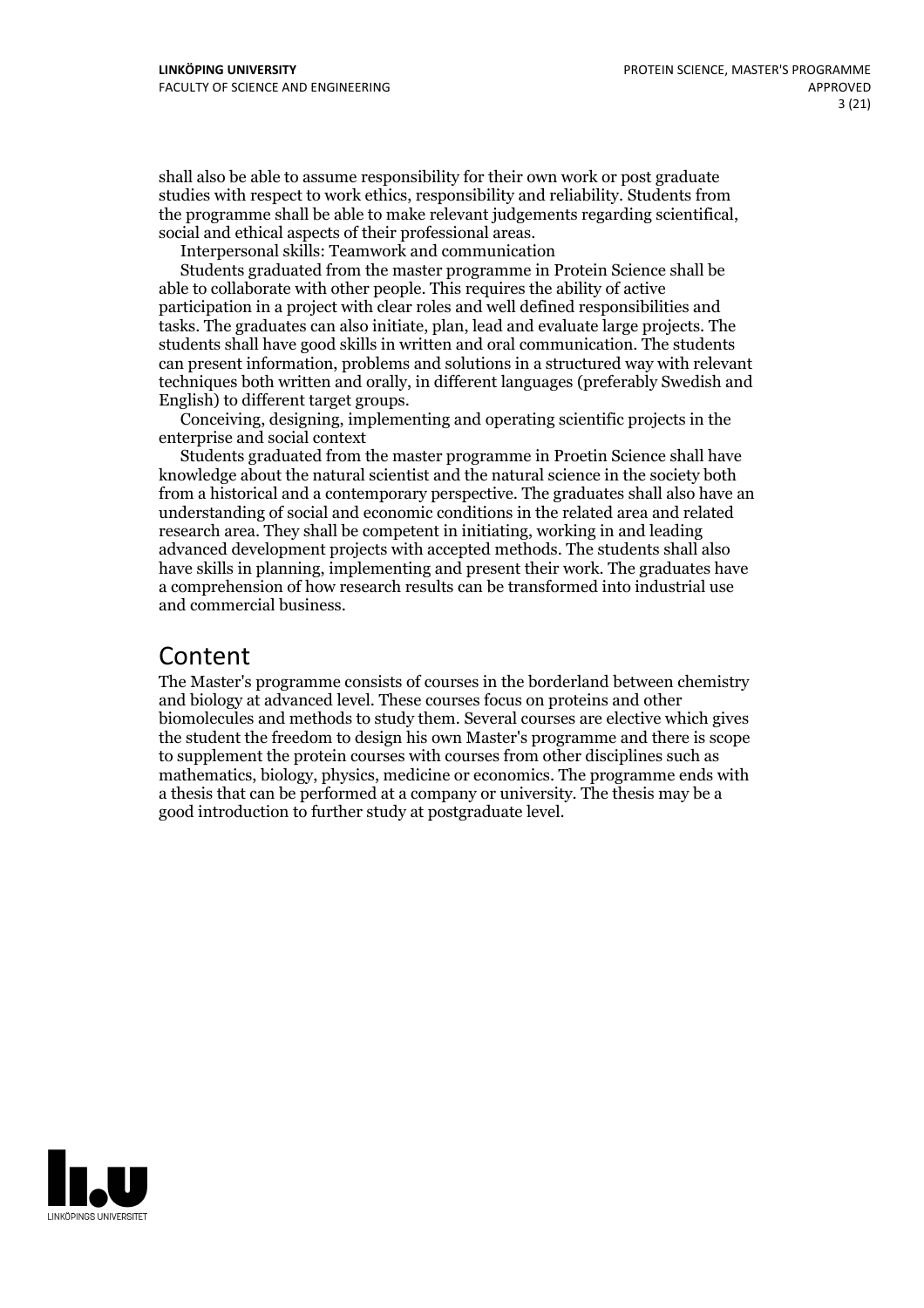## Teaching and working methods

The Master's programme includes two years of full time study and leads to Master of Science degree (120 credits) in Chemical biology. Courses within the programme are shown in the curriculum. Most courses are organized so that the theoretical content is discussed in lectures and seminars. Additionally extensive laboratory work is included in the ourses. The results are normally reported written and/or oral. Participation in lectures and exercises are, in most cases voluntarily while the laboratory and organized seminars are mandatory. The literature is often in English and some courses are taught in English. The Master thesis is mainly performed during the second year and comprises

30, 45 or 60 högskolepoäng (equivalent to ECTS credits). This means that the student may choose a less extensive master thesis and combine this with further course studies in other related areas, or more in-depth courses in the same field. Courses not included in the curriculum must be approved by the Programme Board after consultation with the Study Counselor. There are two alternative curriculums, presented as two profiles:

- "Internal" is for students with a Bachelor's degree in Chemical biology from Linköping University and other students with knowledge comparable with the learning outcomes from TFKE37 Biological Measurements, TFKE38 Gene Technology, TFKE39 Project Course; Chemical Biology and NKED15 Protein Chemistry. "External" is for students that fulfil the specific admission requirements to
- the programme, but do not hold knowledge comparable to the learning outcomes from TFKE37, TFKE38, TFKE39 and NKED15.

## Entry requirements

## Degree thesis

The thesis should be based on the high quality scientific content and carried outin close contact with the research groups involved in the programme and in the area of the profile chosen by the students. If possible, the work should be presented orally at the minisymposium arranged by the Division of Chemistry and all students are supposed to be present. In this case, the requirement of prior

attendance at final thesis seminars is disregarded. To be qualified to conduct <sup>a</sup> degree project of <sup>60</sup> ECTS credits, the student must be admitted to the master's programme and have completed at least 30 ECTS credits from courses within the programme, of which 24 ECTS credits must be at the advanced (graduate) level within the main field of study. To be qualified to conduct <sup>a</sup> degree project of <sup>45</sup> ECTS credits, the student

must be admitted to the master's programme and have completed at least 35 ECTS credits from courses within the programme, of which 24 ECTS credits must be at the advanced (graduate) level within the main field of study. To be qualified to conduct <sup>a</sup> degree project of <sup>30</sup> ECTS credits, the student

must be admitted to the master's programme and have completed at least 60 ECTS credits from courses within the programme, of which 30 ECTS credits must be at the advanced (graduate) level within the main field of study.

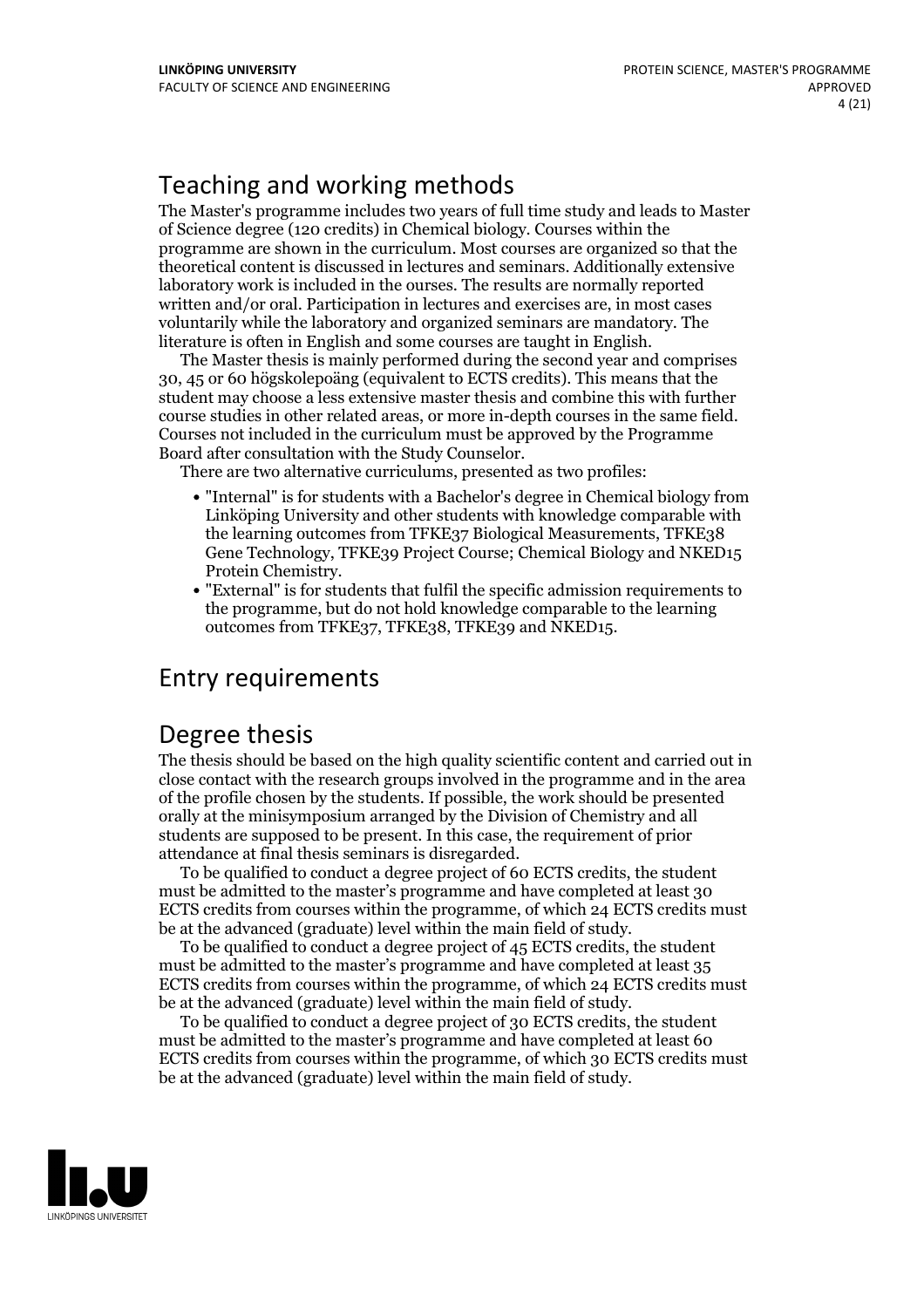## Degree requirements

The programme leads to <sup>a</sup> "Master of Science (120 credits) in Chemical Biology ", in Swedish "Naturvetenskaplig masterexamen Kemisk biologi". The requirements are the following:

- 
- $\bullet$  a Bachelor's degree as specified in the entrance requirements.  $\bullet$  course requirements for a total of 120 ECTS credits from courses from the curriculum of the programme, or after special decision from the
- 
- programme board, and thesis work.<br>
 passed the requirements for all compulsory courses.<br>
 courses on advancement level A (advanced) 90 ECTS credits including:
	-
- at least <sup>30</sup> ECTS credits courses from the major subject. at least <sup>30</sup> ECTS credits Master's Thesis in the major subject. <sup>a</sup> Master's thesis presented and passed as per Linköping Institute of
- Technology degree regulations.

Courses overlapping each other regarding contents are not allowed to be included in the degree. Courses used for the Bachelor's degree can never be included in the Master's degree.

#### **Entrance requirements**

See general rules and regulations for master programmes at LiTH.

## Degree in Swedish

Naturvetenskaplig masterexamen Kemisk biologi

## Degree in English

Master of Science (120 credits) in Chemical Biology

## Common rules

See also general regulations.

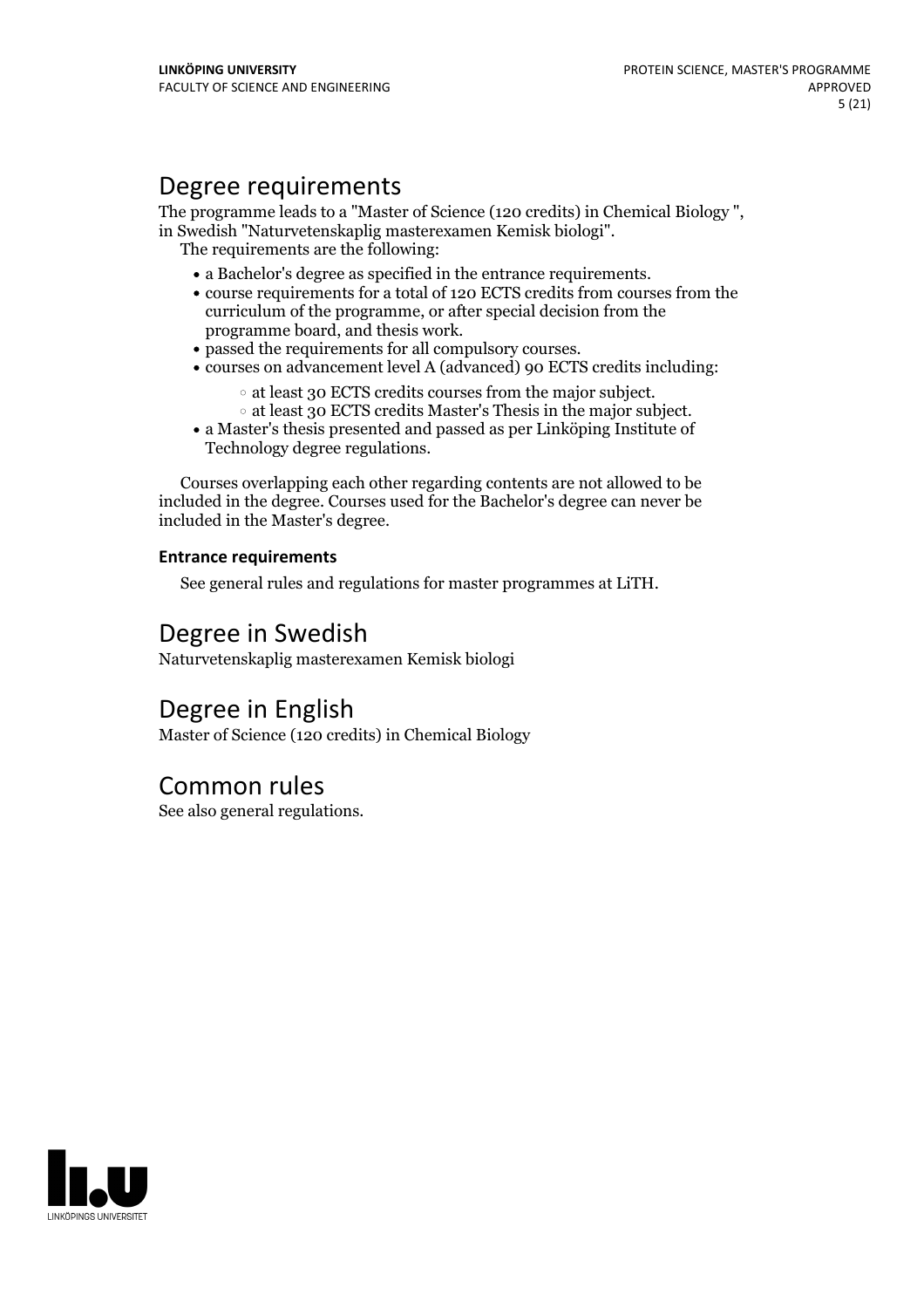## **Curriculum**

## **Semester 1 (Autumn 2017)**

| Course<br>code  | Course name                       | <b>Credits</b> | Level            | <b>Timetable</b><br>module | <b>ECV</b> |
|-----------------|-----------------------------------|----------------|------------------|----------------------------|------------|
| Period 1        |                                   |                |                  |                            |            |
| TFKE37          | <b>Biological Measurements</b>    | 6              | G <sub>2</sub> X |                            | C          |
| TFKE38          | <b>Gene Technology</b>            | 3              | G2X              |                            |            |
| TFKE39          | Project Course; Chemical Biology  | 6              | G <sub>2</sub> X |                            | C          |
| <b>Period 2</b> |                                   |                |                  |                            |            |
| TFKE35          | <b>Biostructural Technologies</b> | 6              | A1X              | $\overline{2}$             | C          |
| NVFA09          | Pharmacology                      | 6              | G <sub>2</sub> X | 3                          | E          |
| TFKE30          | <b>Analytical Chemistry</b>       | 6              | G1X              | 4                          | E          |
| TFTB45          | <b>Bioinformatics</b>             | 3              | G <sub>2</sub> X | 1                          | F          |

### *Specialisation: External*

## *Specialisation: Internal*

| Course<br>code | Course name                       | <b>Credits</b> | Level | <b>Timetable</b><br>module | <b>ECV</b> |
|----------------|-----------------------------------|----------------|-------|----------------------------|------------|
| Period 1       |                                   |                |       |                            |            |
| TFKE33         | Life Scientific Research Review   | $6*$           | A1X   | 4                          | C          |
| TFKE57         | Proteomics                        | 6              | A1X   | 3                          | C          |
| TVMB26         | Molecular Virology                | 6              | A1X   | 1                          | C          |
| Period 2       |                                   |                |       |                            |            |
| TFKE33         | Life Scientific Research Review   | $6*$           | A1X   | 4                          |            |
| TFKE35         | <b>Biostructural Technologies</b> | 6              | A1X   | 2                          | C          |
| TFKE48         | Biomolecular Disease Processes    | 6              | A1X   | 1                          |            |

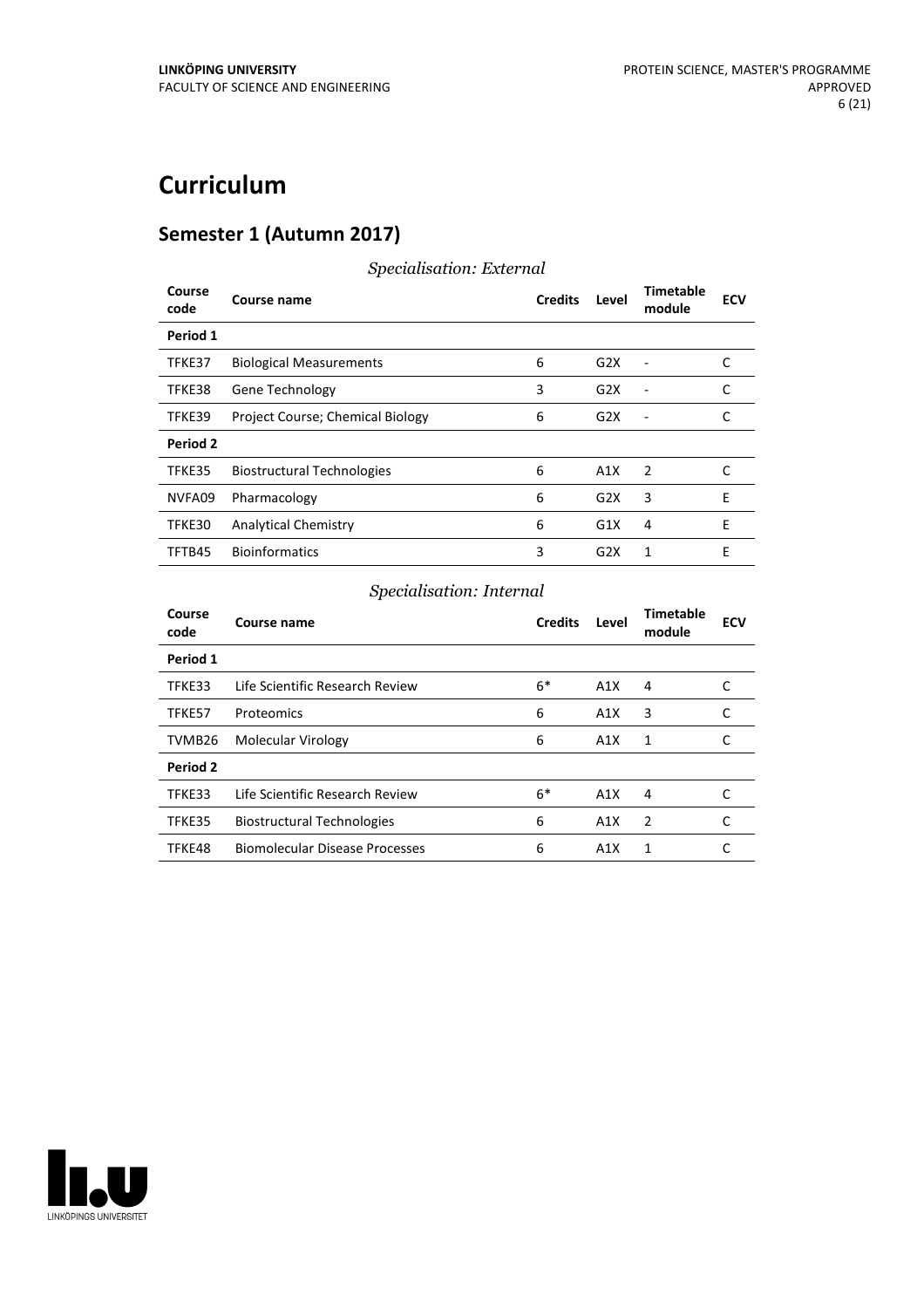## **Semester 2 (Spring 2018)**

| Course<br>code     | Course name                                      | <b>Credits</b> | Level | <b>Timetable</b><br>module | <b>ECV</b> |
|--------------------|--------------------------------------------------|----------------|-------|----------------------------|------------|
| Period 1           |                                                  |                |       |                            |            |
| NKED15             | <b>Protein Chemistry</b>                         | 12             | A1X   | 1/2                        | C          |
| TFKE54             | Preparation of Proteins                          | 3              | A1X   | 3                          | E          |
| TFKE58             | <b>Applied Structural Biology</b>                | $6*$           | A1X   | 3                          | E          |
| <b>Period 2</b>    |                                                  |                |       |                            |            |
| NKED82             | Biomolecular Design                              | 6              | A1X   | 1                          | C          |
| NKED <sub>20</sub> | Drug discovery and Pharmaceutical<br>Development | 6              | A1X   | 2                          | Ε          |
| TEAE01             | Industrial Economics, Basic Course               | 6              | G1X   | 2                          | E          |
| TFKE58             | <b>Applied Structural Biology</b>                | $6*$           | A1X   | 4                          | E          |
| TGTU76             | Philosophy of Science                            | 6              | G1X   | 4                          | E          |

*Specialisation: External*

*Specialisation: Internal*

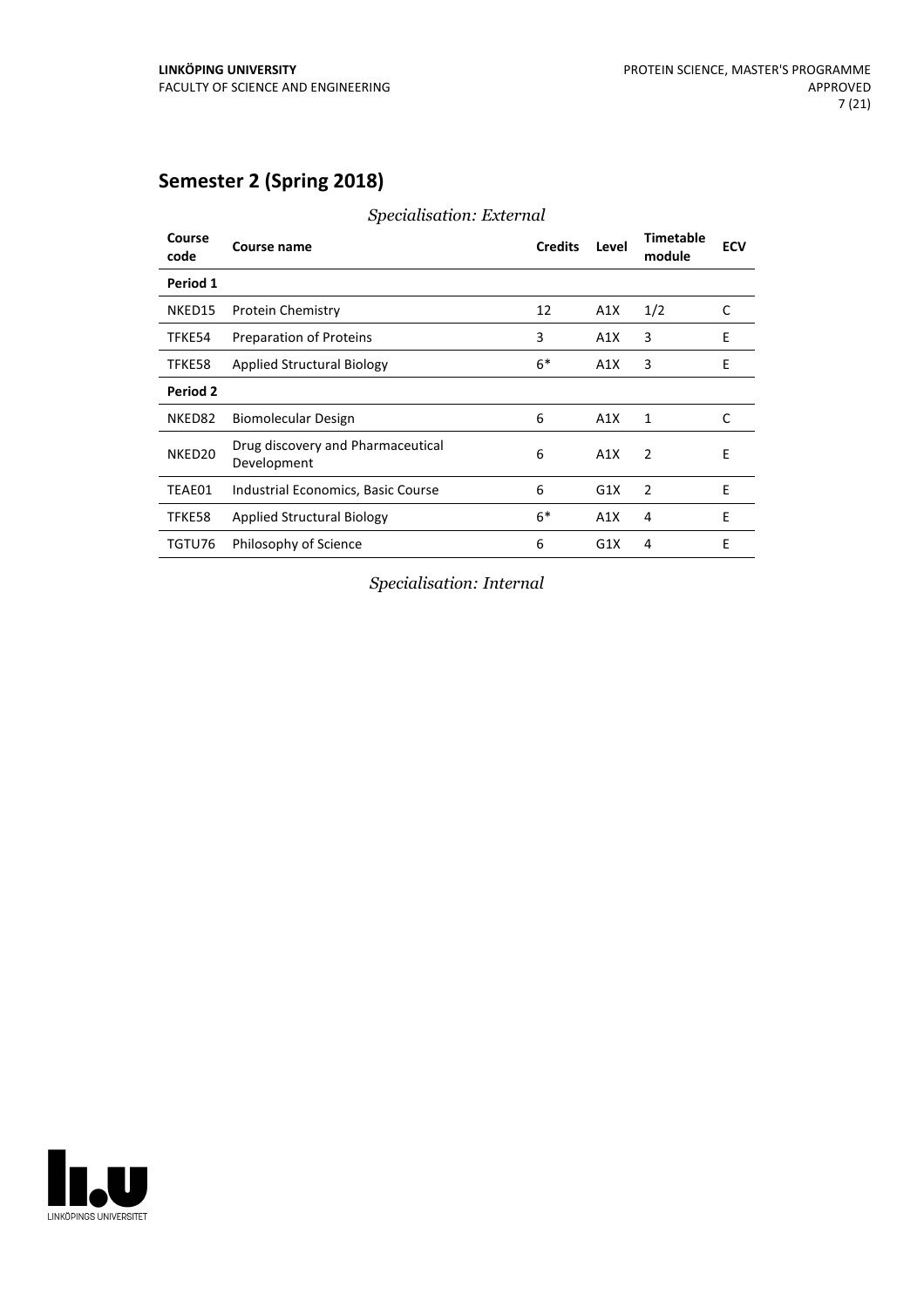| Course<br>code     | <b>Course name</b>                                    | <b>Credits</b> | Level            | <b>Timetable</b><br>module | <b>ECV</b> |
|--------------------|-------------------------------------------------------|----------------|------------------|----------------------------|------------|
| Period 1           |                                                       |                |                  |                            |            |
| NBID64             | Molecular Physiology and Cell Signaling<br>Mechanisms | 6              | A1X              | $\overline{2}$             | C          |
| NDAB02             | Statistics; Theory and Application in Biology         | $6*$           | G1X              | $\mathbf{1}$               | E          |
| NVCB02             | Cellbiological Methodology and<br>Immunobiology       | 9              | G2X              | 1/4                        | E          |
| TAMS11             | Probability and Statistics, first course              | 6              | G <sub>2</sub> X | 1                          | E          |
| TFKE58             | <b>Applied Structural Biology</b>                     | $6*$           | A1X              | 3                          | E          |
| TGTU01             | <b>Technology and Ethics</b>                          | 6              | G1X              | $\mathbf{1}$               | E          |
| TVCB11             | Cellbiological Methodology                            | 6              | G <sub>2</sub> X | 1/4                        | E          |
| Period 2           |                                                       |                |                  |                            |            |
| NKED82             | <b>Biomolecular Design</b>                            | 6              | A1X              | $\mathbf{1}$               | C          |
| NDAB02             | Statistics; Theory and Application in Biology         | $6*$           | G1X              | 3                          | E          |
| NKED <sub>20</sub> | Drug discovery and Pharmaceutical<br>Development      | 6              | A1X              | $\overline{2}$             | Е          |
| TEAE01             | Industrial Economics, Basic Course                    | 6              | G1X              | $\overline{2}$             | E          |
| TFKE58             | <b>Applied Structural Biology</b>                     | $6*$           | A1X              | 4                          | E          |
| TGTU76             | Philosophy of Science                                 | 6              | G1X              | 4                          | E          |

## **Semester 3 (Autumn 2018)**

#### *Specialisation: External*

| Course<br>code  | Course name                      | <b>Credits</b> | Level | <b>Timetable</b><br>module | <b>ECV</b> |
|-----------------|----------------------------------|----------------|-------|----------------------------|------------|
| Period 1        |                                  |                |       |                            |            |
| TFKE33          | Life Scientific Research Review  | $6*$           | A1X   | 4                          | C          |
| TFKE57          | Proteomics                       | 6              | A1X   | 3                          | C          |
| TVMB26          | Molecular Virology               | 6              | A1X   | 1                          | C          |
| <b>Period 2</b> |                                  |                |       |                            |            |
| TFKE33          | Life Scientific Research Review  | $6*$           | A1X   | 4                          | C          |
| TFKE48          | Biomolecular Disease Processes   | 6              | A1X   | 1                          | C          |
| TKMJ24          | <b>Environmental Engineering</b> | 6              | G1X   | 3                          | E          |
| TVCB13          | Stem Cell Engineering            | 6              | A1X   | 3                          | E          |

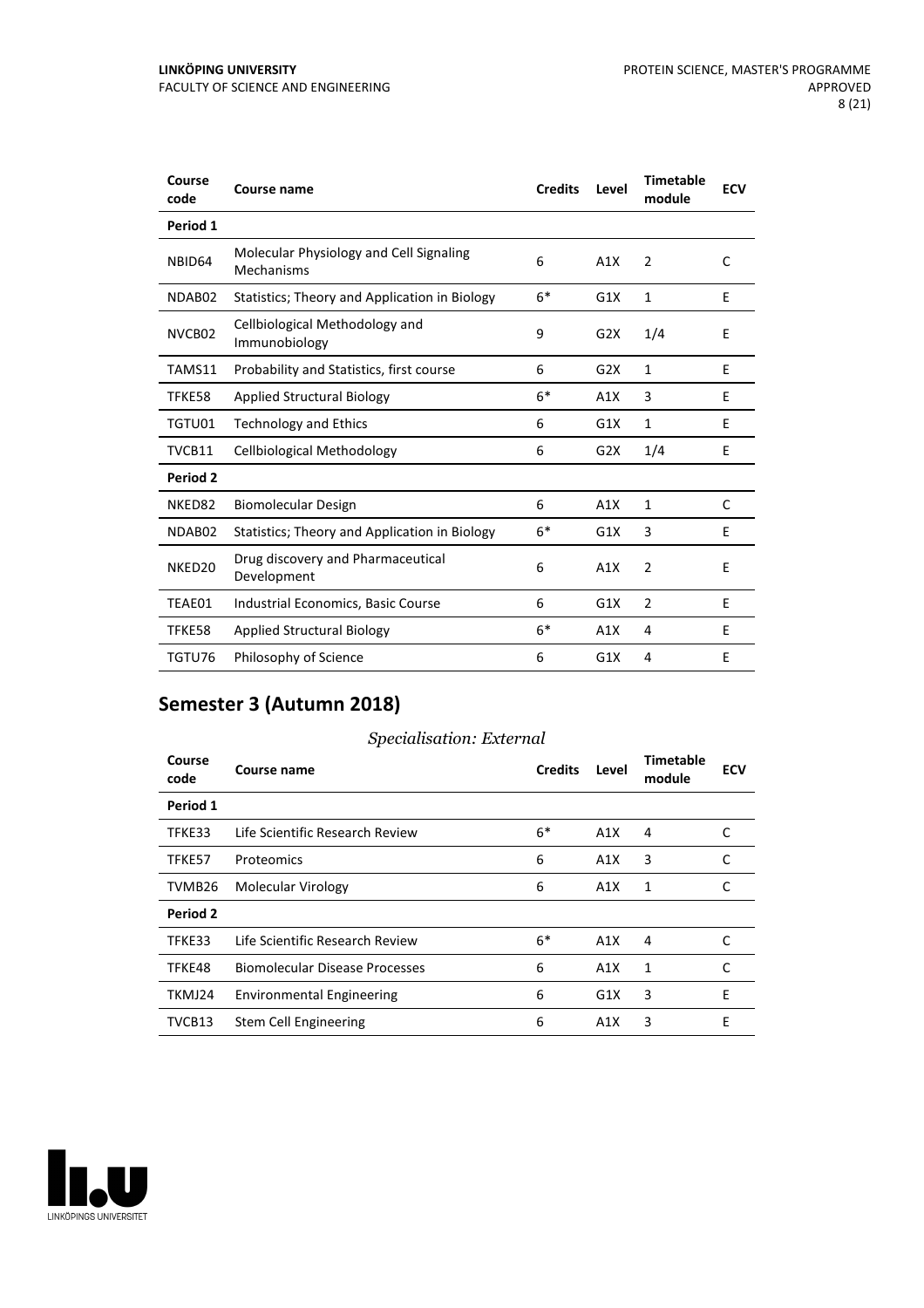#### *Specialisation: Internal*

| Course<br>code | Course name                      | <b>Credits</b> | Level | <b>Timetable</b><br>module | <b>ECV</b> |
|----------------|----------------------------------|----------------|-------|----------------------------|------------|
| Period 1       |                                  |                |       |                            |            |
| TQXX60         | Degree project - Master's Thesis | $60*$          | A1X   |                            | C/E        |
| Period 2       |                                  |                |       |                            |            |
| TQXX40         | Degree project - Master's Thesis | $45*$          | A1X   |                            | C/E        |
| TQXX60         | Degree project - Master's Thesis | $60*$          | A1X   |                            | C/E        |

### **Semester 4 (Spring 2019)**

|                | Specialisation: External         |                |                  |                            |            |  |
|----------------|----------------------------------|----------------|------------------|----------------------------|------------|--|
| Course<br>code | Course name                      | <b>Credits</b> | Level            | <b>Timetable</b><br>module | <b>ECV</b> |  |
| Period 1       |                                  |                |                  |                            |            |  |
| TQXX30         | Degree project - Master's Thesis | $30*$          | A1X              | $\blacksquare$             |            |  |
| Period 2       |                                  |                |                  |                            |            |  |
| TQXX30         | Degree project - Master's Thesis | $30*$          | A <sub>1</sub> X |                            |            |  |

#### *Specialisation: Internal*

| Course<br>code | Course name                      | <b>Credits</b> | Level | Timetable<br>module | <b>ECV</b> |
|----------------|----------------------------------|----------------|-------|---------------------|------------|
| Period 1       |                                  |                |       |                     |            |
| TQXX30         | Degree project - Master's Thesis | $30*$          | A1X   |                     | C/E        |
| TQXX40         | Degree project - Master's Thesis | 45*            | A1X   |                     | C/E        |
| TQXX60         | Degree project - Master's Thesis | $60*$          | A1X   |                     | C/E        |
| Period 2       |                                  |                |       |                     |            |
| TQXX30         | Degree project - Master's Thesis | $30*$          | A1X   |                     | C/E        |
| TQXX40         | Degree project - Master's Thesis | $45*$          | A1X   |                     | C/E        |
| TQXX60         | Degree project - Master's Thesis | $60*$          | A1X   |                     | C/E        |

ECV = Elective / Compulsory /Voluntary

\*The course is divided into several semesters and/or periods

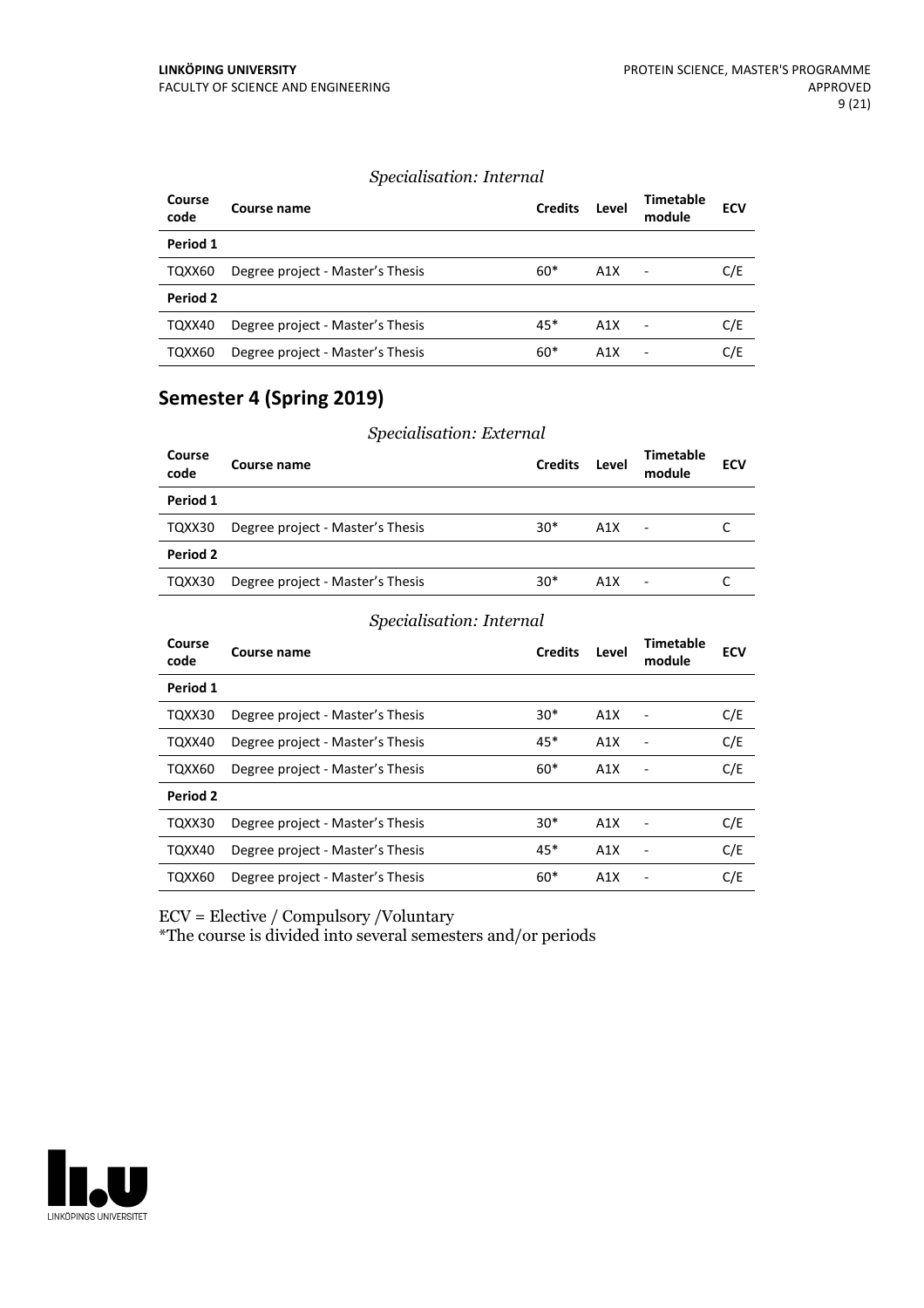## **Common rules**

#### **Structure and organisation of study programmes**

The contents and design of the programmes are to be continuously revised such that new knowledge is integrated into courses and specialisations. Within one programme, several study specialisations or profiles may be available. The identities of the study specialisations or profiles and the regulations governing how these may be selected are given in the syllabus and curriculum for the particular field of study and programmes.

The structure and organisation of the programmes are to follow specified criteria that are summarised in the syllabus for each programme.

- 
- The syllabus defines the aims of the study programme.<br>• The curriculum, which constitutes one part of the syllabus for the field of study, gives details of the terms in which the various courses have been timetabled, and their scheduling through the academic year.<br>• The course syllabus specifies, among other things, the aim and contents of
- the course, and the prior knowledge that a student must have in order to be able to benefit from the course.

#### **Qualification requirements**

The qualification requirements specified in the Higher Education Ordinance 2007 apply to students admitted after 1 July 2007. A student who has completed components of a programme after 1 July 2007 has the right to be assessed with respect to the qualification requirements specified by the Higher Education Ordinance 2007. In addition, local regulations laid down by the faculty boards and university board apply, see

http://styrdokument.liu.se/Regelsamling/VisaBeslut/622693.

Higher Education Act Chapter 1, Section 8:

First-cycle courses and study programmes are to develop:

- the ability to make independent and critical assessments
- the ability to identify, formulate and solve problems autonomously, and
- the preparedness to deal with changes in working life.

In addition to knowledge and skills in their field of study, students shall develop the ability to:

- gather and interpret information at a scholarly level
- stay abreast of the development of knowledge, and
- communicate their knowledge to others, including those who lack specialist knowledge in the field.

#### **Qualifications within a study programme**

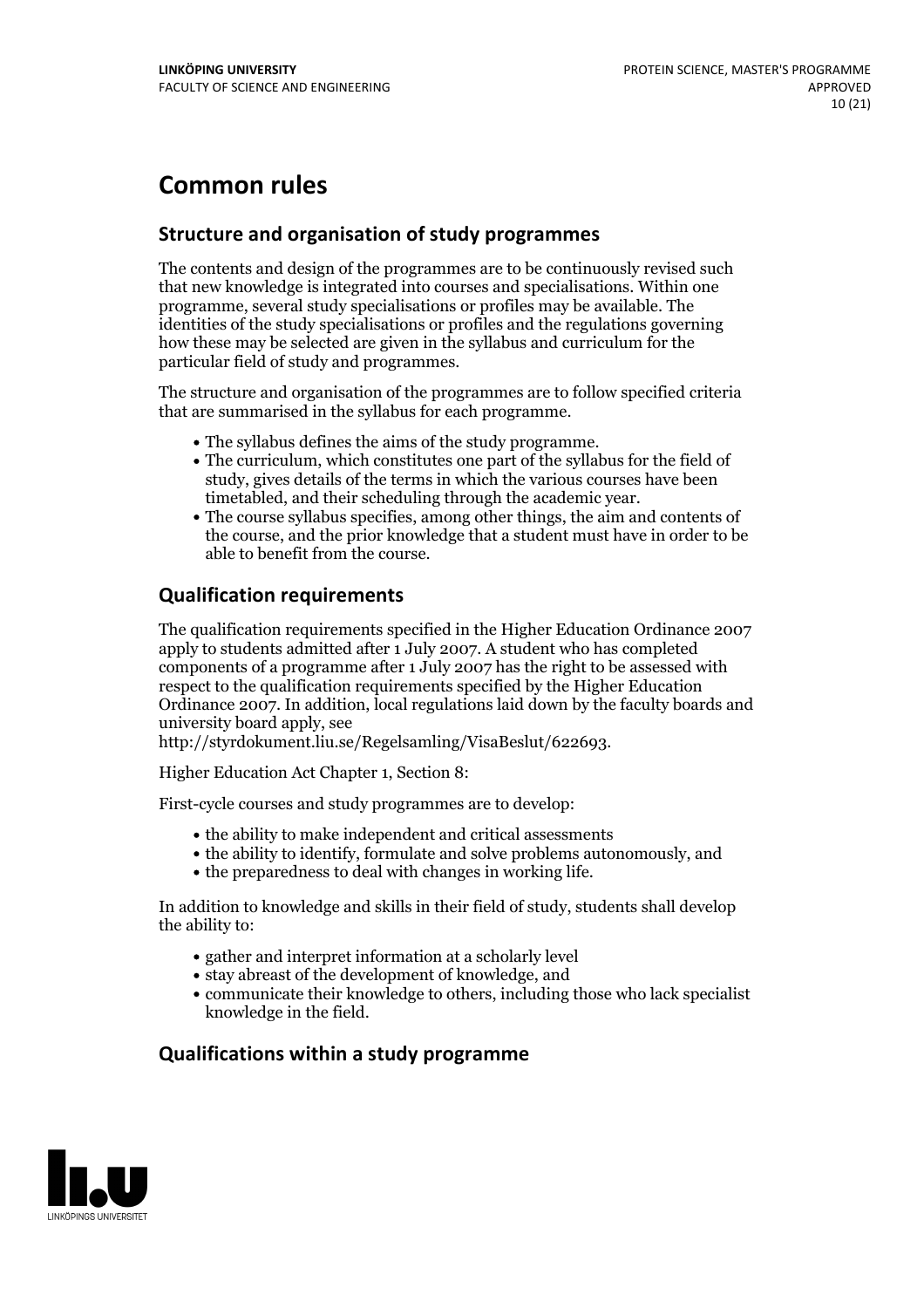Qualification requirements that are specific to a study programme are given in the syllabus for that programme.

#### **Matriculation and postponement of matriculation**

A person who has been accepted for a study programme is to start their studies (matriculate) in the term that is specified in the decision about admission. The date and location of the compulsory matriculation procedure will be communicated to those admitted to the first term of the programme.

At any one admission occasion, it is possible to be admitted to only one place on a study programme. A student who has been granted a place on a study programme and who is offered and accepts a place on another study programme during a supplementary round of admission will lose the place offered for the first study programme.

Regulations concerning postponement of matriculation have been laid down in the admission regulations for Linköping University, http://styrdokument.liu.se/Regelsamling/VisaBeslut/622645.

A person who has been granted postponement must present to the admitting authority, before the term in which the studies are to be started and before the date of application, a renewed registration for the programme and a copy of the decision granting postponement.

#### **Admission to a later part of a programme**

Admission to a part of a study programme is used here to refer to admission with the purpose of completing the programme and taking a degree. Admission to a later part of a programme may take place only if sufficient resources and space on the programme are available. Furthermore, the applicant must satisfy the entry requirements for the relevant term of the programme, as specified in http://styrdokument.liu.se/Regelsamling/Innehall/Utbildning\_pa\_grund- \_och\_avancerad\_niva/Tekniska\_fakulteten.

#### **Interruption in studies**

Notification of an interruption in studies is to be made through the Student Portal. If such <sup>a</sup> notification is not made and if the student does not register for the first term during which the interruption is to take place, the interruption will be considered to be a withdrawal. An interruption in studies must cover a complete term, and notification of interruptions can be given for a maximum of two consecutive terms. Notification of resumption of studies is to take place at the term registration for the term that follows the interruption. If the student does not register at the term registration, this will be regarded as withdrawal from studies.

A student who is taking an interruption in studies may during this period retake examinations if he or she has re-registered for the most recent study term of the programme. A student who wishes to take another course during the interruption in studies must apply for this separately. The student is responsible that

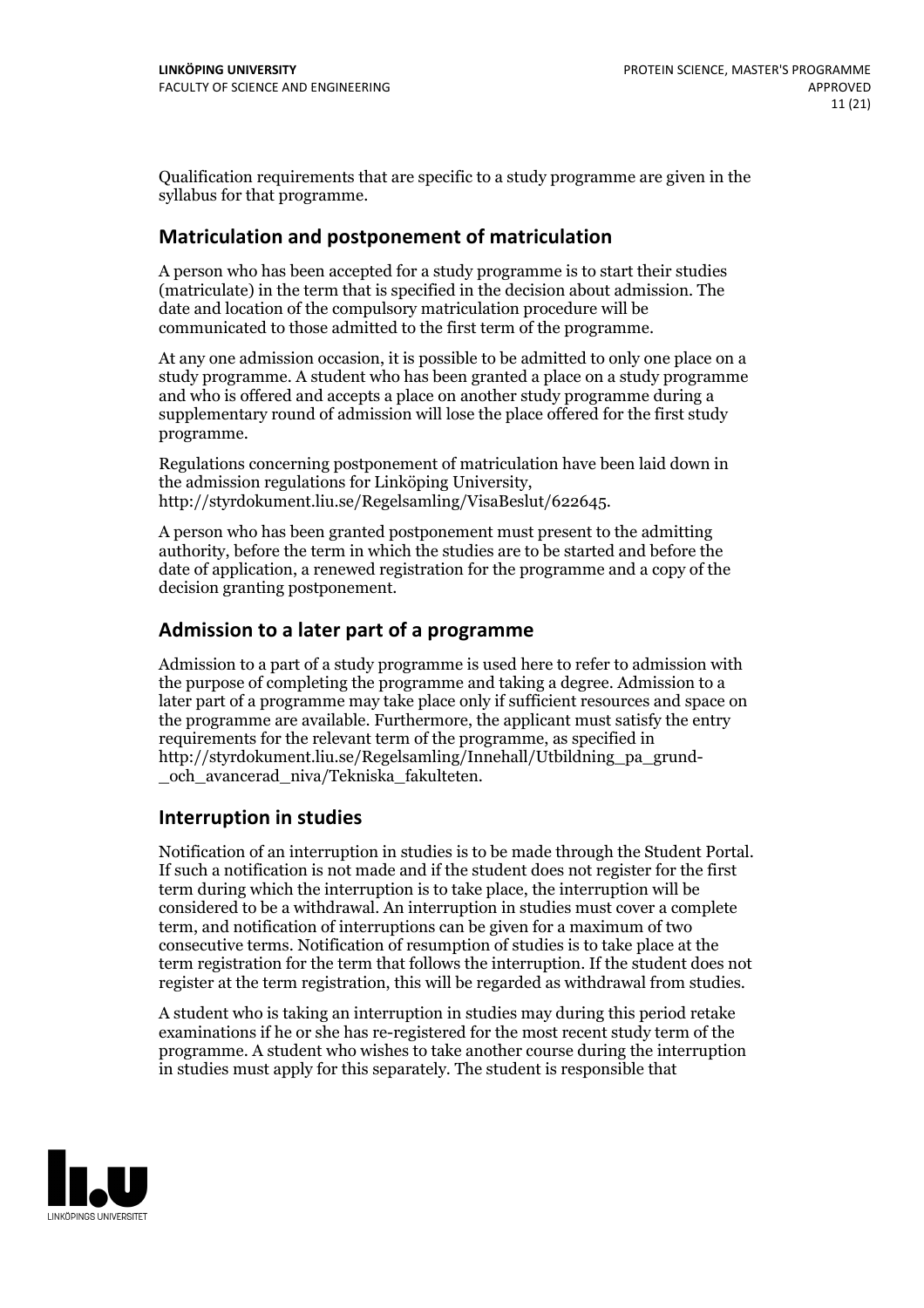registration for courses is carried outat the correct times in preparation for the resumption of studies.

#### **Withdrawal from a study programme**

A student who wishes to withdraw from a study programme must notify the study guidance counsellor. A student who leaves the studies without giving notification of an interruption in study and who fails to register for the immediately subsequent term is considered to have withdrawn. A student who has withdrawn may return to the study programme if a vacancy is available that is not required for students returning after an interruption in study, and not required for students who are changing their location of study and/or study programme.

#### **Interrupting a course**

The vice-chancellor's decision concerning regulations for registration, deregistration and reporting results (Dnr LiU-2015-01241) states that interruptions in study are to be recorded in Ladok. Thus, all students who do not participate in a course for which they have registered must record the interruption, such that the registration on the course can be removed. Deregistration from <sup>a</sup> course is carried outusing <sup>a</sup> web-based form: www.lith.liu.se/for-studenter/kurskomplettering?l=sv.

#### **Courses within a study programme**

The curriculum for the various years of a study programme specify which courses are compulsory (o), elective (v) and voluntary (f). If a student wishes to study a different combination than the one specified in the curriculum, an application must be made to the board of studies.

#### **Registration for programme courses**

Registration for courses that are given as part of a study programme must be made during the specified period, which has been preliminarily set to 1-10 April for the autumn term, and 1-10 October for the spring term. Information about course registration is published on a webpage, sent to students by email, and disseminated at scheduled information meetings.

#### **Registration for programme courses as single-subject courses**

Admission to a programme course as a single-subject subject course may take place only if sufficient resources and space on the course are available. Furthermore, the applicant must satisfy the entry requirements for the relevant course.

#### **Cancelled courses**

Courses with few participants (fewer than 10) may be cancelled or organised in a

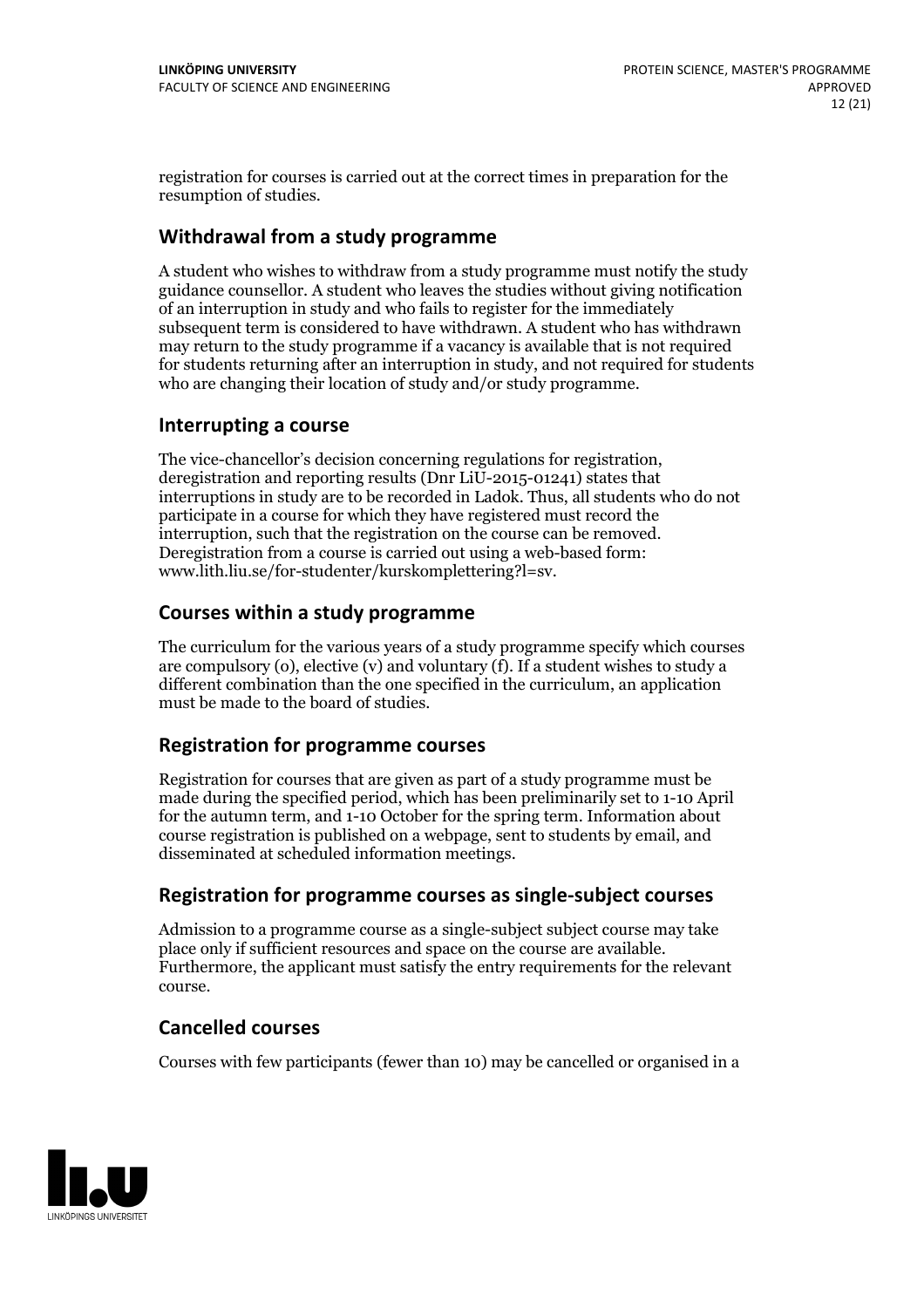manner that differs from that stated in the course syllabus. The board of studies is to deliberate and decide whether a course is to be cancelled orchanged from the course syllabus.

## **Timetabling**

Courses are timetabled after a decision has been made concerning the assignment of the course to a study period. A central timetable is not drawn up for courses with fewer than five participants. Most project courses do not have a central timetable.

### **Study planning**

Students who require support in planning their continued studies can contact the study guidance counsellor of the programme. Study planning involves the student and the study guidance counsellor together drawing up an individual plan for studies during the subsequent term. The individual plan may allow the student to deviate from the general curriculum.

Completed first-cycle courses are a precondition for successful studies at more advanced levels. For this reason, study planning is based on giving priority to courses from earlier years of study that have not been completed. If further capacity is available, new courses may be taken.

Study planning takes place on a regular basis if the student:

- does not satisfy the requirements for progression to later terms. In order for a student to be able to participate in courses from later years in such cases, a decision of exemption is required.<br>
• does not satisfy the requirements for starting a degree project.
- 

Other situations in which study planning may be required:

- A student has fallen behind during the early part of a study programme and
- has failed to complete several courses.<br>• A student has not satisfied the entry requirements for a degree project
- before term 6 of an engineering degree.<br>
 A student has applied for admission to a later part of a programme.<br>
 Studies have been carried out abroad.<br>
 A study programme is to be resumed after an interruption.
- 
- 

In these cases the study guidance counsellor supports the student in planning the continued studies, also in situations in which the student can register for the relevant courses without the need for a special decision for the continued studies.

### **Part of education abroad**

Students can exchange study at LiTH for study at an institute of higher education abroad, and/or work on a degree project abroad.

In the event that study (courses) at LiTH are exchanged for study abroad, the

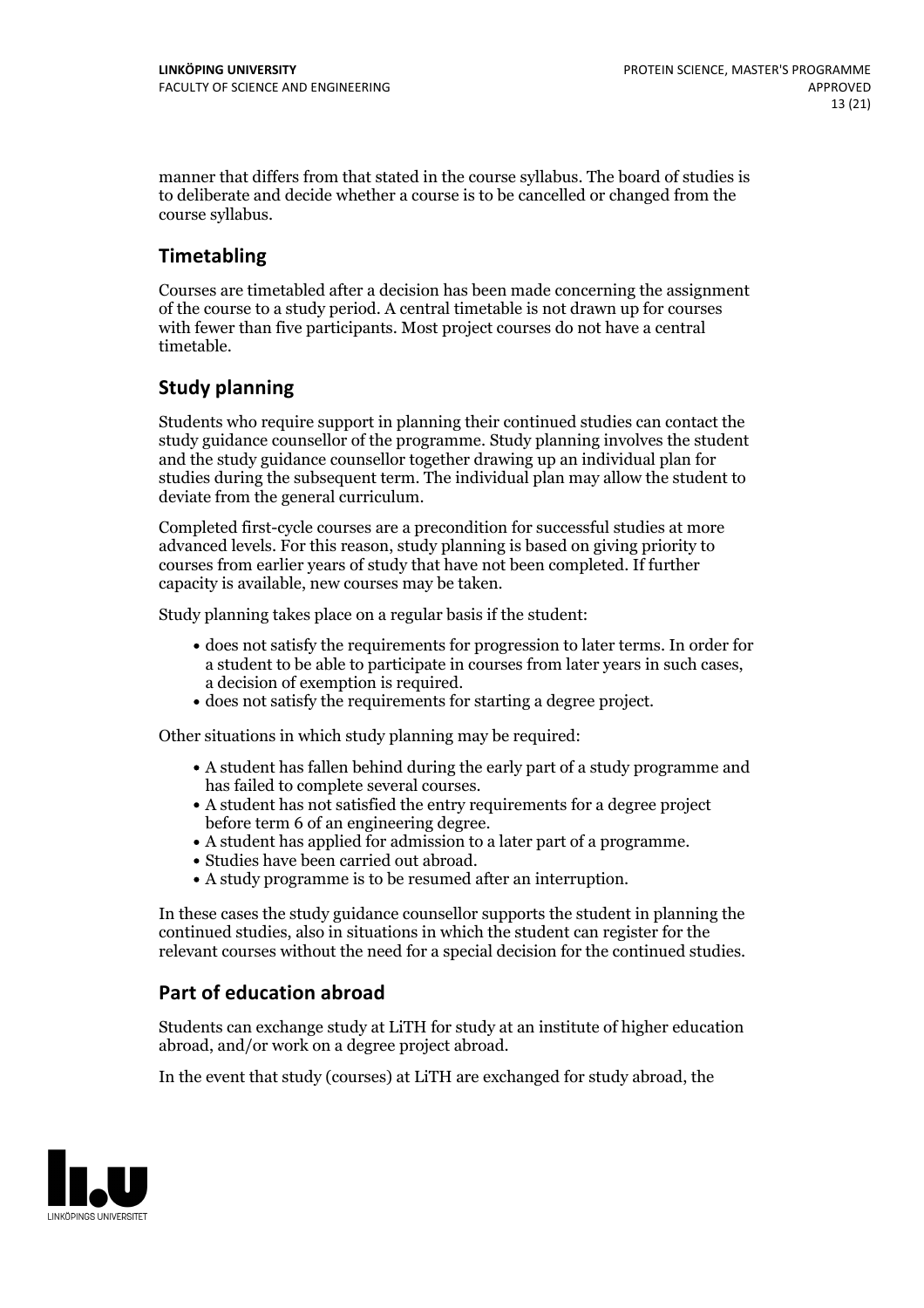relevant board of studies (faculty programme director) is responsible for a decision about an individual study plan, which is to be drawn up in advance, and about the final course approval and its inclusion in the qualification requirements. For this reason, students who plan to participate in an exchange should contact the faculty programme director (or equivalent) at the Dean's Office ofthe Institute of Technology.

Regulations for entry requirements, ranking and nomination for study abroad through LiTH's exchange agreements are specified in: http://styrdokument.liu.se/Regelsamling/VisaBeslut/622362. Special regulations apply for the compulsory study abroad within Ii (Industrial Engineering and Management – International) and Yi (Applied Physics and Electrical Engineering – International).

Regulations (apply to LiU in its entirety)

The university is a government agency whose operations are regulated by legislation and ordinances, which include the Higher Education Act and the Higher Education Ordinance. In addition to legislation and ordinances, operations are subject to several policy documents. The Linköping University rule book collects currently valid decisions of a regulatory nature taken by the university board, the vice-chancellor and faculty/department boards.

LiU's rule book for education at first-cycle and second-cycle levels is available at http://styrdokument.liu.se/Regelsamling/Innehall/Utbildning\_pa\_grund- \_och\_avancerad\_niva.

#### **Third-cycle courses**

It is possible for students taking master's programmes to take certain third-cycle courses. Information can be obtained from the relevant director of advanced studies.

## **Degree project for Master's Degree in Engineering 300 credits, Master** of Science (Two years), Master of Philosophy (Two years), **Master** of Science (One year), and master's degrees without **prefix**

General provisions for the degree project are given here. A specific board of studies may have supplementary regulations that are specific for a study programme. These are specified, where relevant, in the syllabus for the field of education and/or the degree project. Information and links to course syllabuses, registration, reflection documents, etc. can be found at www.lith.liu.se/examensarbete/examensarbete?l=sv.

#### **General provisions**

To be awarded a Master's Degree in Engineering 300 credits, Master of Science (Two years), Master of Philosophy (Two years), Master of Science (One year), or

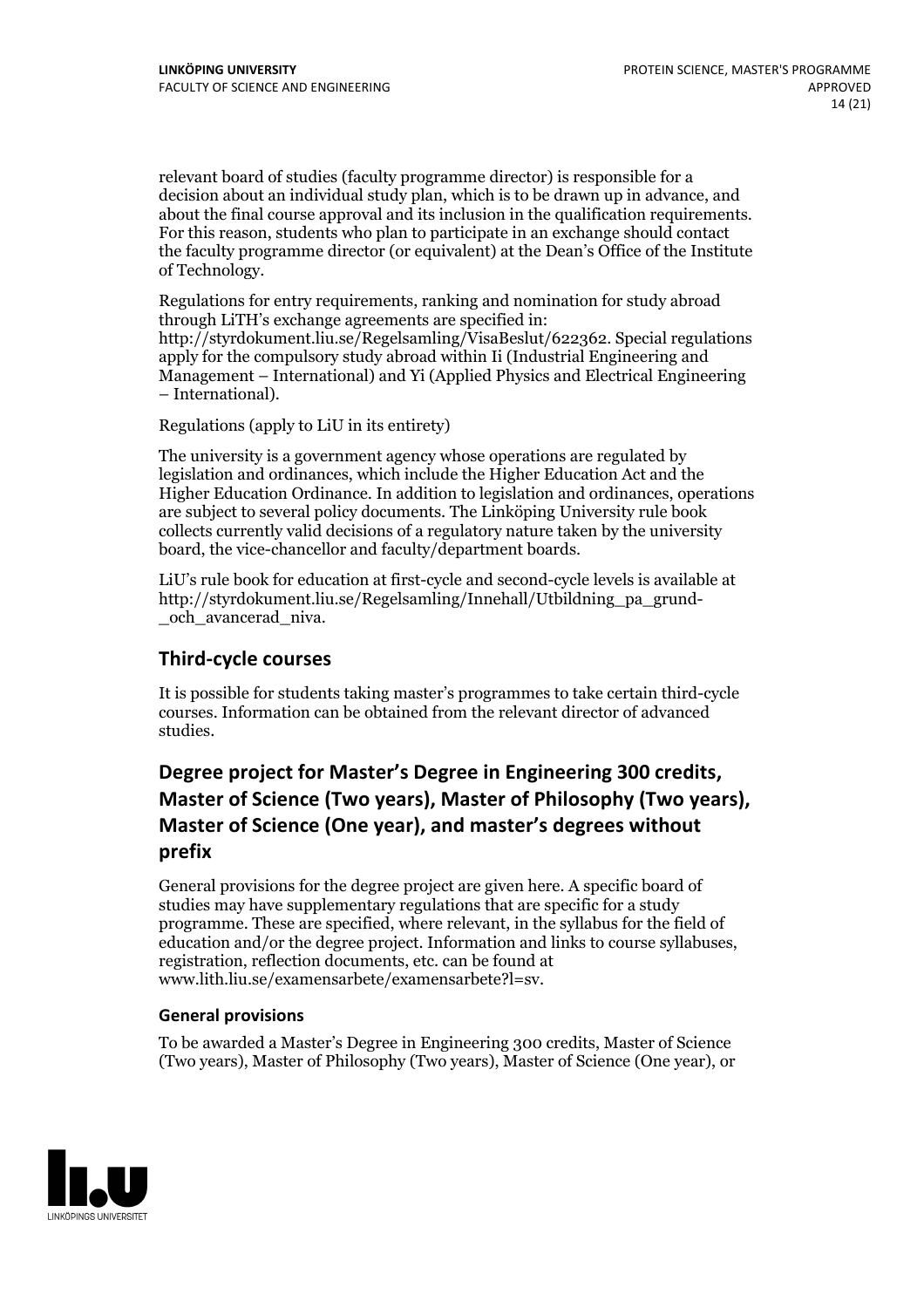master's degree without prefix a student must carry out an approved degree project. The components of the degree project are described in the relevant course syllabus.

#### **Aim**

The aim of the degree project is described in the relevant course syllabus, www.lith.liu.se/examensarbete/examensarbete?l=sv.

#### **Extent**

Requirements for the extent of the degree project for each type of degree are given in the syllabus of the study programme.

#### **Locations for a degree project**

The work is carried out in the form of:

- an internal degree project located at one of the participating departments at LiU
- an external degree project located at a company, government agency, or other organisation in Sweden or abroad, that an examiner has assessed is able to manage a degree project that satisfies the requirements, or
- a degree project within an exchange agreement in association with study abroad, whereby all study results are to be credited to the student by the relevant board of studies.

The main subject areas that are permitted within each study programme are described in the programme syllabus. Any individual subjects that may be relevant to the main subject area are to be determined by the relevant board of studies.

The divisions of a department at which a degree project within a certain subject area may be examined isdetermined by the board of studies that has the right to confer degrees for general degrees within the main subject area. An up-to-date list is given at http://lith.liu.se/sh/exjobbsomraden.html

#### **Degree projects within agreements relatingto study abroad**

During study abroad that takes place within the framework of an agreement, the provisions of the host institute relating to degree projects are applied. The student is to consult the board of studies and together ensure that the proposed degree project is carried outin a main subject area that is permitted within the study programme. Approved main subject areas for degree projects are specified in the syllabus for the relevant programme.

A certificate confirming that the degree project has been approved and a copy of the degree project thesis (in PDF format) are to be submitted to the relevant board of studies.

#### **Selection of degree project**

A degree project is to be selected in consultation with an examiner, who is also responsible that the specialisation, extent and level of the project satisfy the

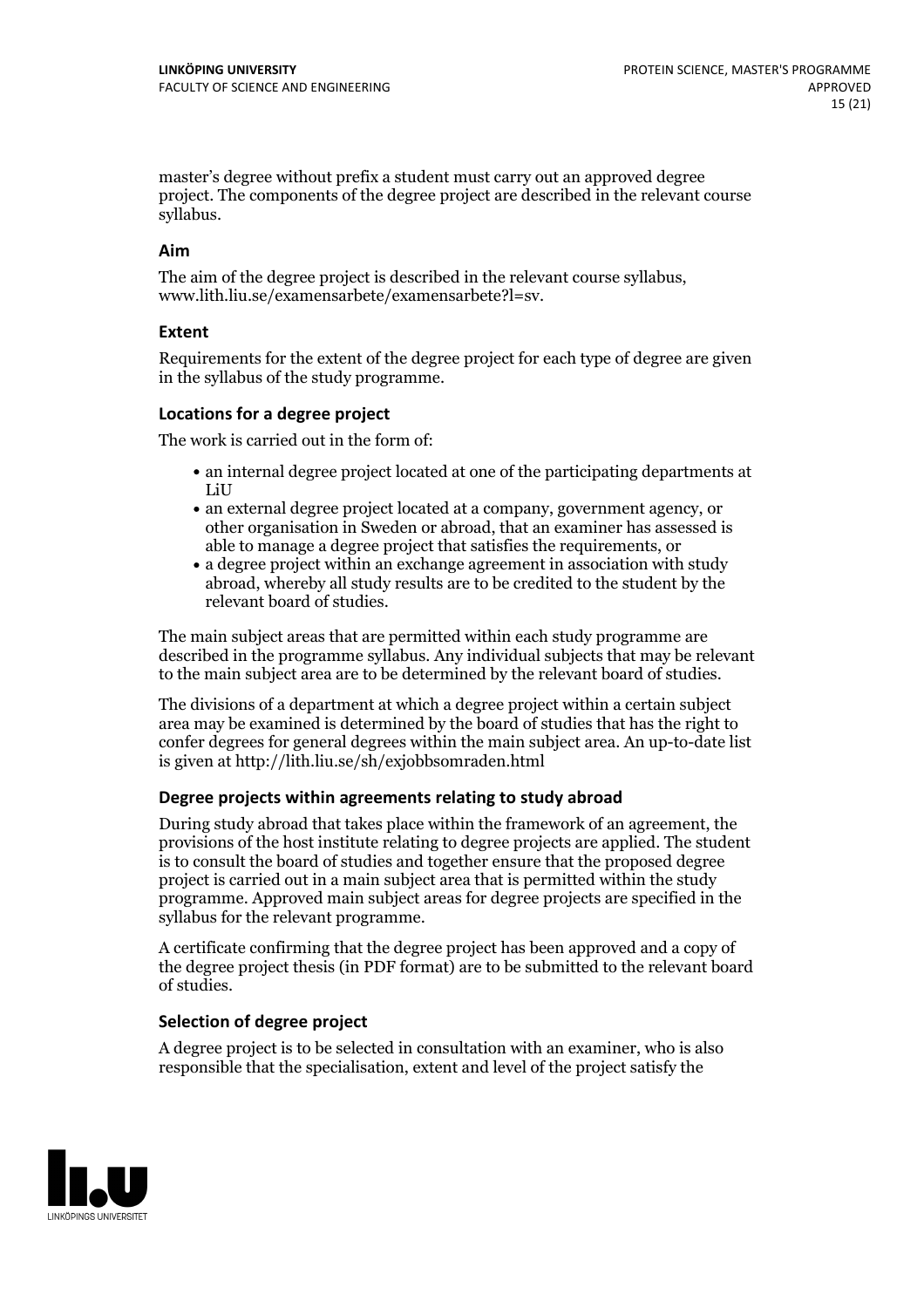requirements specified in the course syllabus.

In cases in which issues relating to work-related copyright, patenting or remuneration may arise, provisions governing these should be established in advance. A student working on a degree project may sign a confidentiality agreement in order to obtain access to confidential information necessary for the degree project. The supervisor and examiner, however, determine whether they are prepared to sign a confidentiality agreement, and thus the confidential information must not normally be of such nature that it is necessary to supervise or grade the work. The complete degree project thesis is to be published during the grading procedure, unless special circumstances prevent this. If any part of the thesis should not be published, this must be approved in advance by the examiner and the relevant head of department. Note that final decisions relating to confidentiality are taken by an administrative court.

#### **Commencement of a degree project**

Requirements that must be satisfied before a degree project can be started are given in the currently valid course syllabus, which can be obtained at www.lith.liu.se/examensarbete/examensarbete?l=sv.

Notification of <sup>a</sup> degree project is to be carried outwhen the degree project starts, at www.lith.liu.se/for-studenter/anmalan-till-exjobb?l=sv. Registration of the degree project is to take place before work commences, after the student has registered for the term.

Before the start of the degree project, the examiner is to ensure that the student satisfies the conditions for commencement of the degree project within the relevant main subject area. Support in this can be obtained from the study guidance counsellor, who checks the requirements for starting the degree project.

The student is also to notify the relevant department of the start of the degree project.

#### **Degree projects in collaboration with another student**

In cases in which two students carry out a degree project together, the contribution of each student is to be specified. The extent of the work is to correspond to the extent of two individual projects. The examiner is to ensure that each student has contributed in a satisfactory manner to the work, and that each student satisfies the requirements for achieving a Pass grade for the degree project.

Degree projects carried out in collaboration between more than two students are not permitted.

#### **Examiners**

The examiner is to be employed at LiU as professor, associate professor, senior lecturer, research fellow, lecturer, research assistant, or postdoc (including guest and adjunct teachers), or is to have been appointed docent at LiU. He or she must have the expertise required to examine the degree project within the relevant

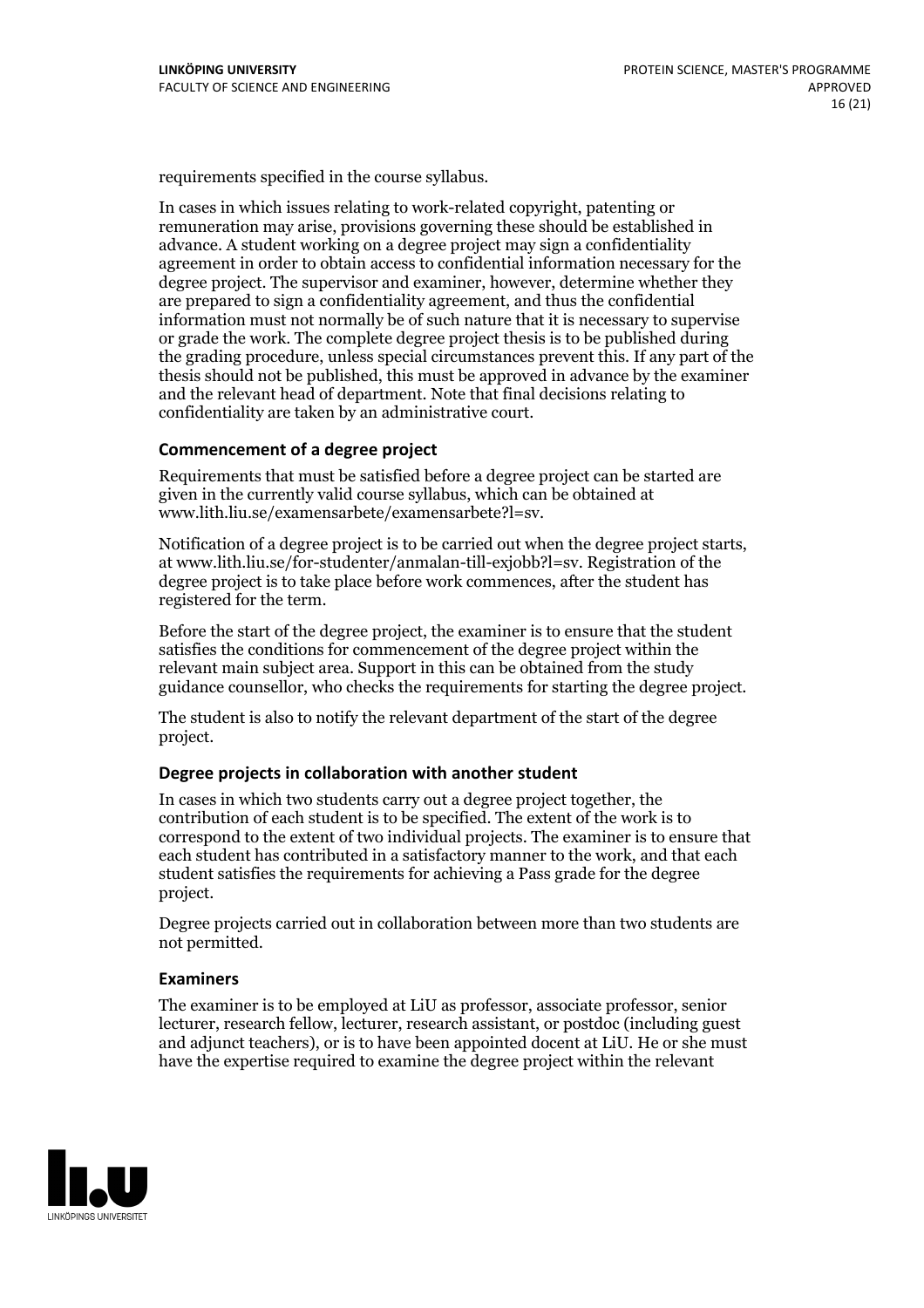main subject area, and must be appointed by the departmental board or head of department. The examiner is to:

- before the start of the degree project, ensure that the student satisfies the conditions for commencement of the degree project within the relevant main subject area
- determine the specialisation and principal work of the degree project, based on an assessment of whether the degree project will result in the learning outcomes of the course syllabus being satisfied
- pass/fail the planning report
- pass/fail the mid-way assessment
- be responsible that the supervisor or supervisors carry out their duties
- before the presentation, check that the student has registered for the degree project
- approve the work for presentation
- before the presentation, check that the proposed opponent satisfies the conditions for commencement of the degree project and has attended three thesis presentations
- pass/fail the presentation and the opposition to it
- approve a concluding reflection document
- ensure that a degree project that has been passed satisfies the learning outcomes of the course syllabus and other requirements, and award a grade to the degree project (either  $G = Pass$ , or  $U = Fail$ ).

#### **Supervisors**

A student working on a degree project is to have access to an internal supervisor at the department at which the degree project has been registered. The internal supervisor is to have a degree that corresponds at least to the level of the degree project to be supervised. The internal supervisor may, in exceptional circumstances, be the same individual as the examiner. A decision of whether to allow this in a particular case is to be made by the relevant board of studies before the degree project is started.

The supervisor is to ensure that the student obtains help with:

- expert support in general questions related to methods, specialist knowledge of the subject, and writing the thesis
- problem formulation, and setting the limits of the work
- scheduling and planning work, and selection of appropriate methods.

If the degree project is being carried out outside of LiTH, an external supervisor from the commissioner is to be appointed.

#### **Planning report**

During the first weeks of the degree project, the student is to draw up a planning report that contains:

- $\bullet$  a preliminary title of the degree project
- a preliminary statement of the research question, against the background of a literature search

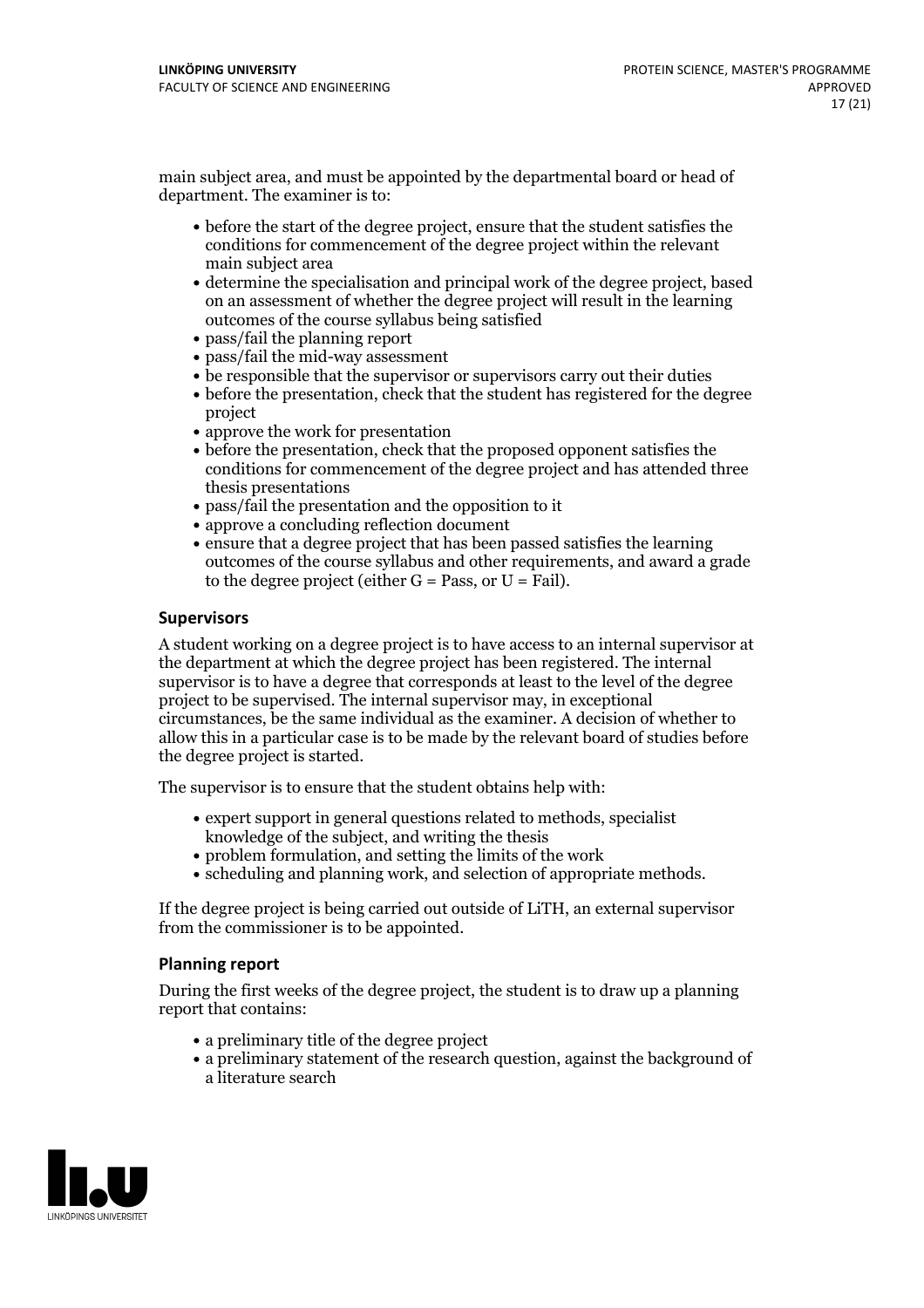- a preliminary description of the approach to be taken
- planned literature foundation
- a schedule for the execution of the degree project, including suggested dates for the mid-way assessment and presentation.

Formulation of the research question is to be bounded, realistic and viewed from a perspective of societal or commercial benefit. The term "societal" is to be understood here to include universities and university colleges.

#### **Mid-way assessment**

Approximately half-way through the degree project, the student is to describe to the examiner at a mid-way assessment how the work is progressing relative to the planning report. The supervisor should also participate. The form of the mid-way assessment may be anything from an oral presentation to a public seminar. The conclusion of the mid-way assessment may be one of three possibilities:

- 1. The work has been carried out essentially as planned, and can continue as planned. The mid-way assessment has been passed. 2. The work has been carried outwith certain deviations from the planning
- report. It is, however, believed that it will be possible to complete the work
- with minor adjustments to the formulation of the research question,<br>approach and/or schedule. The mid-way assessment has been passed.<br>3. The work has deviated from the planning report in a significant manner,<br>and there is assessment has been failed. A new planning report must be drawn up and a new mid-way assessment carried out.

#### **Reporting**

Both oral and written reports of the degree project are to be made, in Swedish or English. The board of studies can allow the reporting to be carried outin another language than Swedish or English.

The oral presentation is to take place in public, unless there are special grounds that this should not be done. The written report is to be in the form of a professionally produced degree project thesis. The presentation and thesis are to follow the instructions given below.

#### **Presentation**

The oral presentation is to take place when the examiner considers that the work has been completed and is ready to be presented. The presentation is to take place at LiTH at a time when other students can attend. This means that the presentation can take place on a date that the student has agreed with the examiner, normally between the re-examination period in August and midsummer, and after the student has attended three thesis presentations.

The oral presentation is to describe the background to the problem that has been studied, describe the methods used, and present the results and conclusions. The presentation is to be at a level suitable for everyone present, not just for specialists. After the oral presentation, the student is to counter any criticism that

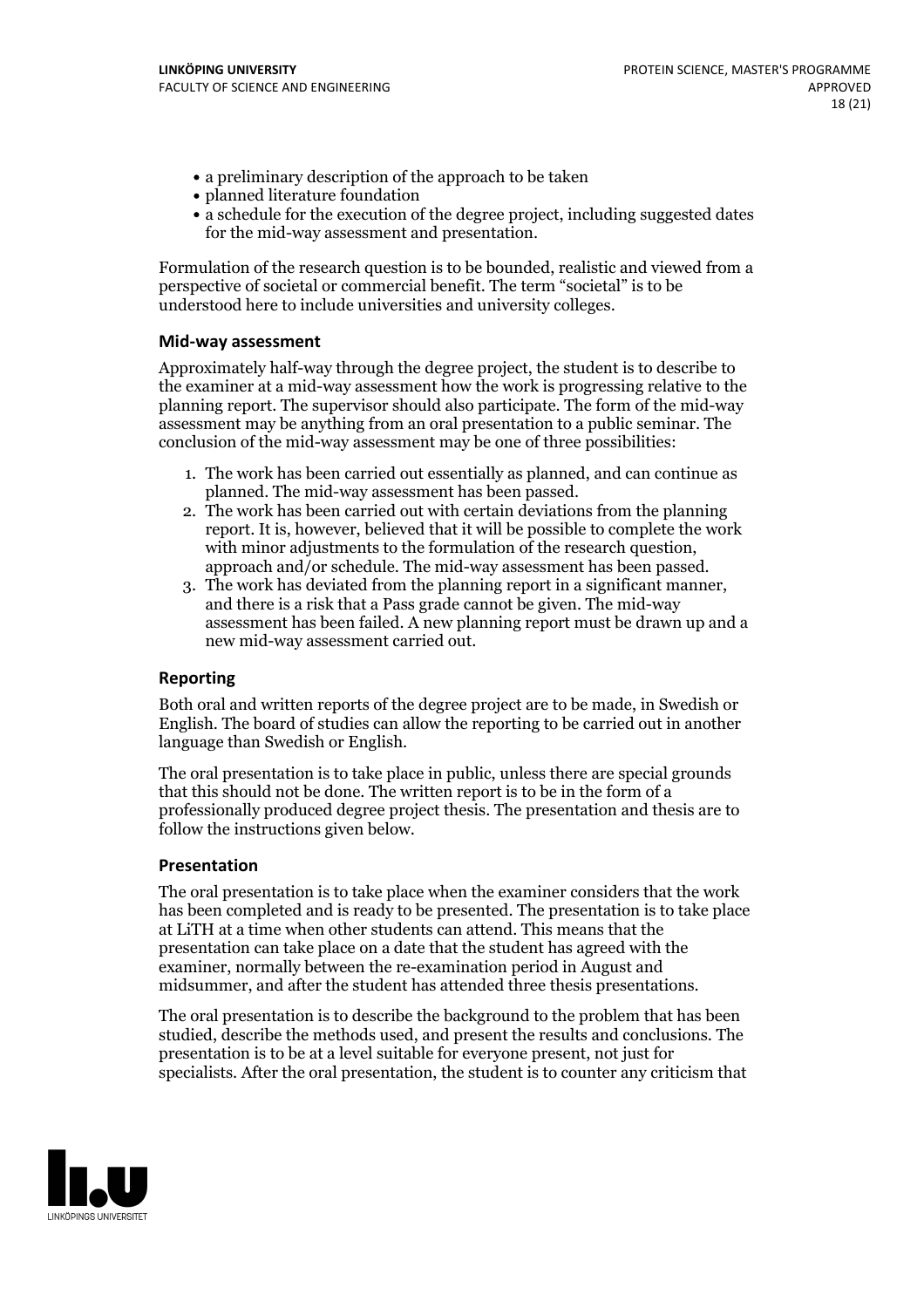the opponent may raise, and allow other participants to pose questions. The presentation and the opposition are to be approved by the examiner. When any required adjustments of the thesis have been made, the reflection document has been approved, and the student has functioned as an opponent for another degree project, the degree project is reported as a passed course and the credits can be used to satisfy the requirements for a qualification.

#### **Degree project thesis**

The written degree project thesis is to be professionally written and comprehensive, and it is to demonstrate a scientific approach.

The contents are to be easy to understand, and the way in which material is presented is important. It must describe the background to the project and the formulation of the research question. The choice of approach is to be clearly explained, and the thesis should make clear the coupling between the results and the conclusions. Commonly accepted scientific methods are to be used for processing the results. The discussion is to be comprehensive, and demonstrate that the student masters analytical thought processes. The thesis is to demonstrate good mastery of the literature in the field, and include an abstract. Theses that are principally written in Swedish should contain a summary in English. A publication-ready manuscript and a reflection document covering the work undertaken are to be submitted to the examiner at least 10 days before the oral presentation. The examiner may grant an exemption from this requirement. If final versions of the required documents are not submitted as stipulated, the examiner may determine that the presentation is to be rescheduled.

The Faculty of Science and Engineering (Institute of Technology) at Linköping University recommends that degree project theses be published.

#### **Opposition**

An oral opposition is to be carried out either before or after the student presents his or her thesis. The opponent must satisfy the same requirements for the number and level of credits gained as those of the student's degree project. The opponent must also have attended three thesis presentations as a member of the audience. Acting as an opponent during the thesis presentation of another student is subject to points-based assessment as described in the course syllabus.

The opponent is to:

- discuss and comment on the selection of methods, results and (where relevant) data processing, conclusions, possible alternative solutions and conclusions, and the management of literature
- comment on the general arrangement of the degree project thesis and related, formal aspects of style, and comment on the oral presentation technique
- illuminate the strengths and weaknesses of the thesis.

The duration of the opposition should be approximately the same as that of the presentation, and it is to include a discussion in which the student presenting the thesis replies to and comments on the criticism raised by the opponent.

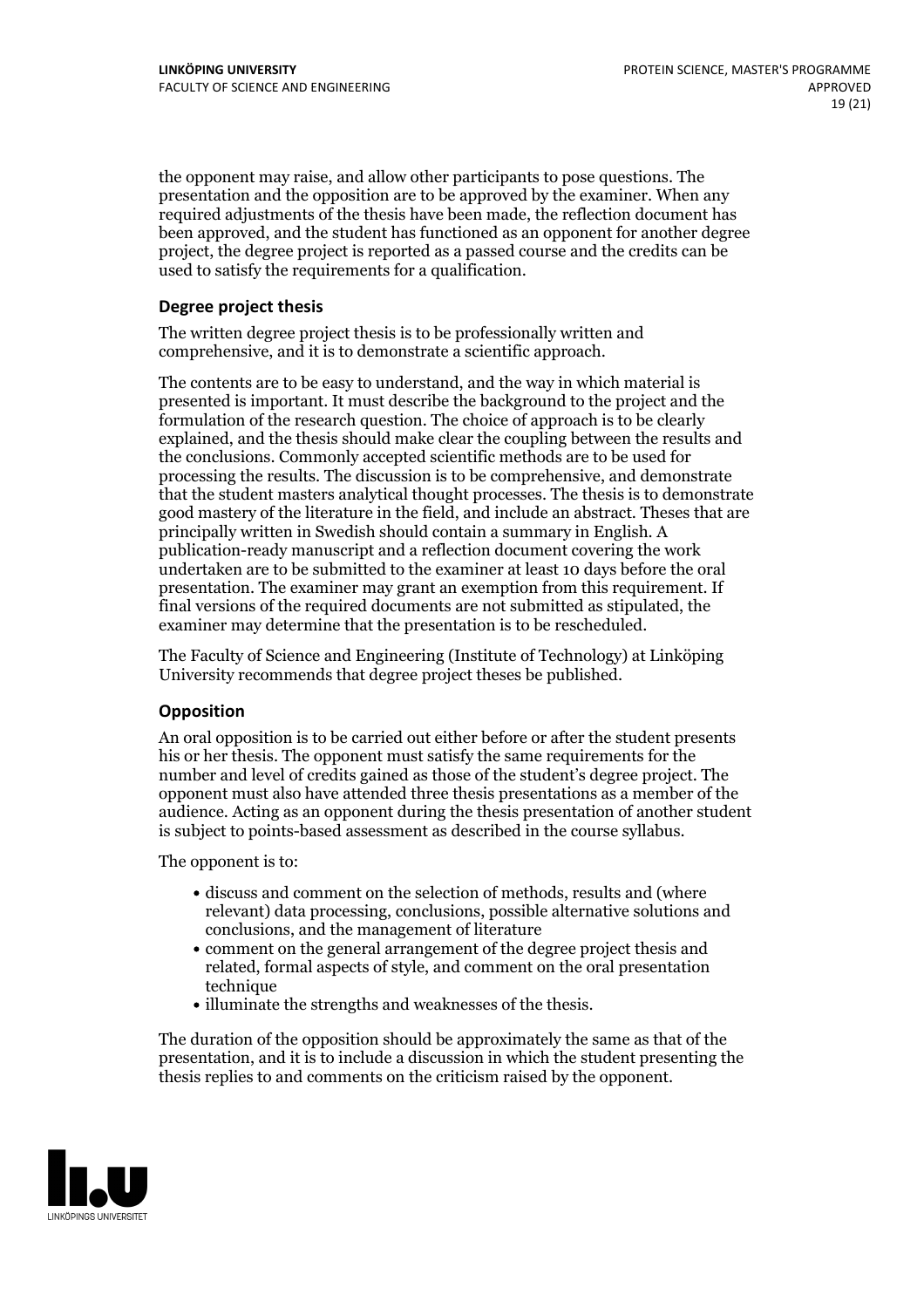Unless otherwise agreed, at least one week before the presentation the opponent is to present in writing to the examiner the important issues that will be discussed, and the structure ofthe opposition that will be taken. The opponent and the examiner discuss the structure that the opponent has drawn up.

In a normal case, the number of opponents will be the same as the number of respondents. In exceptional cases, the examiner may decide that this is not to be the case.

#### **Attendance at presentations**

A student is to attend presentations of degree project theses as described in the course syllabus. The presentations attended must be at the same level or a higher level than the degree project of the student.

It is advantageous that one of the presentations attended is a licenciate degree seminar or a doctoral disputation. The student is responsible for ensuring that a certification of attendance at the presentation is obtained and passed to the departmental administrator for registration in Ladok. Attendance at such presentations is a component of the degree work that is subject to points-based assessment.

The occasions on which a student attends presentations are to be completed before the student presents the degree project thesis. The course syllabus for the degree project describes the scheduling of the attendance at presentations.

#### **Reflection document**

A document reflecting on the work that has been carried outis to be submitted to the examiner within 10 working days of the oral presentation. Instructions for preparing a reflection document can be reached through www.lith.liu.se/examensarbete/examensarbete?l=sv.

#### **Grades**

The degree project is graded as either Pass or Fail. In order for a student to obtain a pass grade for the degree project, all components must be completed and be awarded a pass grade.

#### **Right to obtain supervision**

It is expected that the student complete and pass a degree project within specified time limits. The department is required to provide supervision for a maximum of 18 months after the student has registered the degree project in Ladok. The examiner may grant additional supervision after this period in special cases. If the examiner determines that supervision is to be ended, the degree project is to be awarded a Fail grade.

If the degree project is awarded a Fail grade for the reason described above or for any other reason, the student is to be directed towards carrying out a further degree project.

#### **Quality assurance**